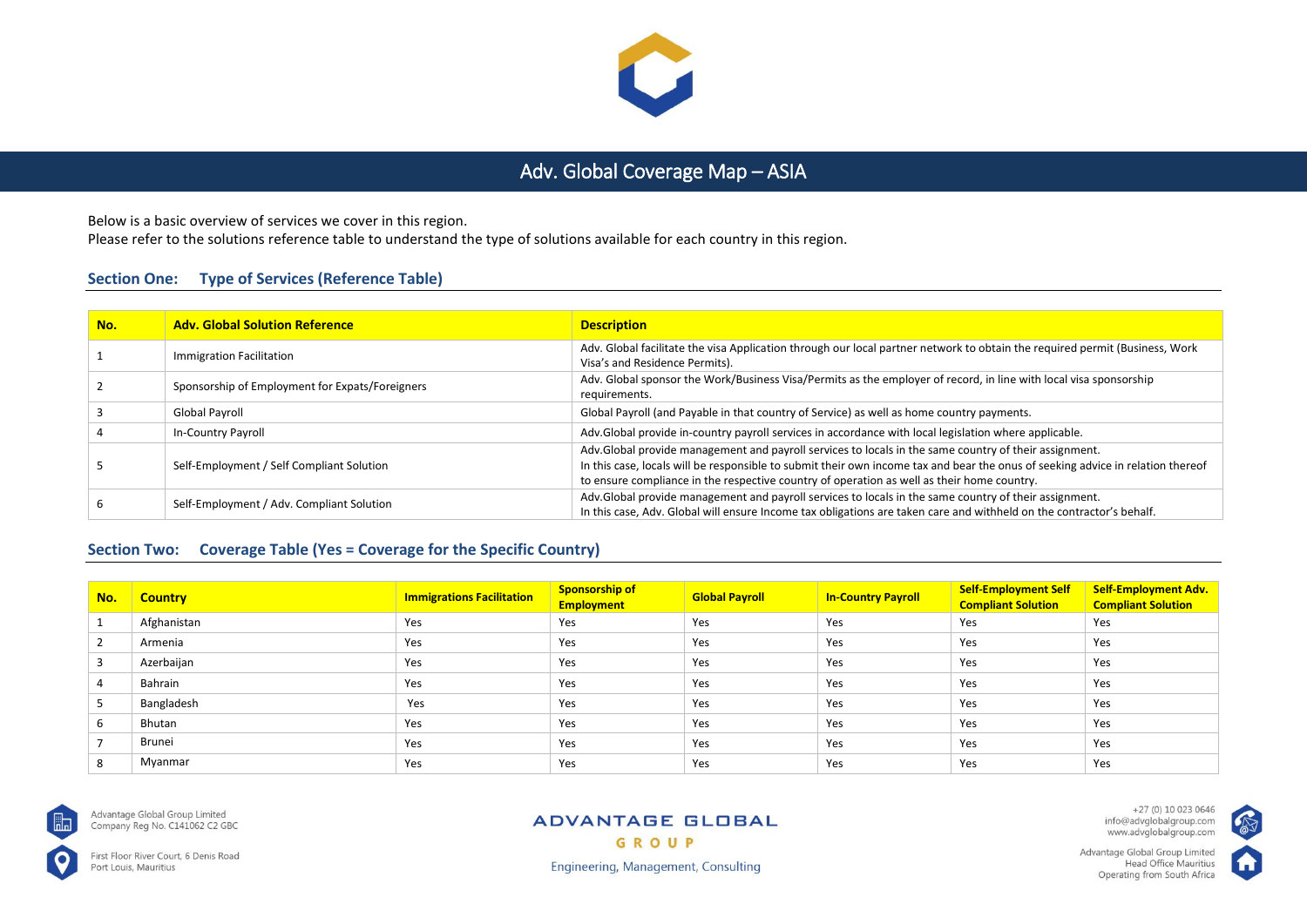

| 9  | Cambodia     | Yes | Yes | Yes | Yes | Yes | Yes |
|----|--------------|-----|-----|-----|-----|-----|-----|
| 10 | China        | Yes | Yes | Yes | Yes | Yes | Yes |
| 11 | Georgia      | Yes | Yes | Yes | Yes | Yes | Yes |
| 12 | Hong Kong    | Yes | Yes | Yes | Yes | Yes | Yes |
| 13 | India        | Yes | Yes | Yes | Yes | Yes | Yes |
| 14 | Indonesia    | Yes | Yes | Yes | Yes | Yes | Yes |
| 15 | Iran         | Yes | Yes | Yes | Yes | Yes | Yes |
| 16 | Iraq         | Yes | Yes | Yes | Yes | Yes | Yes |
| 17 | Israel       | Yes | Yes | Yes | Yes | Yes | Yes |
| 18 | Japan        | Yes | Yes | Yes | Yes | Yes | Yes |
| 19 | Jordan       | Yes | Yes | Yes | Yes | Yes | Yes |
| 20 | Kazakhstan   | Yes | Yes | Yes | Yes | Yes | Yes |
| 21 | North Korea  | Yes | Yes | Yes | Yes | Yes | Yes |
| 22 | South Korea  | Yes | Yes | Yes | Yes | Yes | Yes |
| 23 | Kuwait       | Yes | Yes | Yes | Yes | Yes | Yes |
| 24 | Kyrgyzstan   | Yes | Yes | Yes | Yes | Yes | Yes |
| 25 | Laos         | Yes | Yes | Yes | Yes | Yes | Yes |
| 26 | Lebanon      | Yes | Yes | Yes | Yes | Yes | Yes |
| 27 | Macau        | Yes | Yes | Yes | Yes | Yes | Yes |
| 28 | Malaysia     | Yes | Yes | Yes | Yes | Yes | Yes |
| 29 | Maldives     | Yes | Yes | Yes | Yes | Yes | Yes |
| 30 | Mongolia     | Yes | Yes | Yes | Yes | Yes | Yes |
| 31 | Nepal        | Yes | Yes | Yes | Yes | Yes | Yes |
| 32 | Oman         | Yes | Yes | Yes | Yes | Yes | Yes |
| 33 | Pakistan     | Yes | Yes | Yes | Yes | Yes | Yes |
| 34 | Philippines  | Yes | Yes | Yes | Yes | Yes | Yes |
| 35 | Qatar        | Yes | Yes | Yes | Yes | Yes | Yes |
| 36 | Saudi Arabia | Yes | Yes | Yes | Yes | Yes | Yes |
| 37 | Singapore    | Yes | Yes | Yes | Yes | Yes | Yes |
| 38 | Sri Lanka    | Yes | Yes | Yes | Yes | Yes | Yes |
| 39 | Syria        | Yes | Yes | Yes | Yes | Yes | Yes |
| 40 | Taiwan       | Yes | Yes | Yes | Yes | Yes | Yes |



Advantage Global Group Limited<br>Company Reg No. C141062 C2 GBC

First Floor River Court, 6 Denis Road<br>Port Louis, Mauritius

# **ADVANTAGE GLOBAL** GROUP

**Engineering, Management, Consulting** 

+27 (0) 10 023 0646<br>info@advglobalgroup.com<br>www.advglobalgroup.com

Advantage Global Group Limited<br>Head Office Mauritius<br>Operating from South Africa